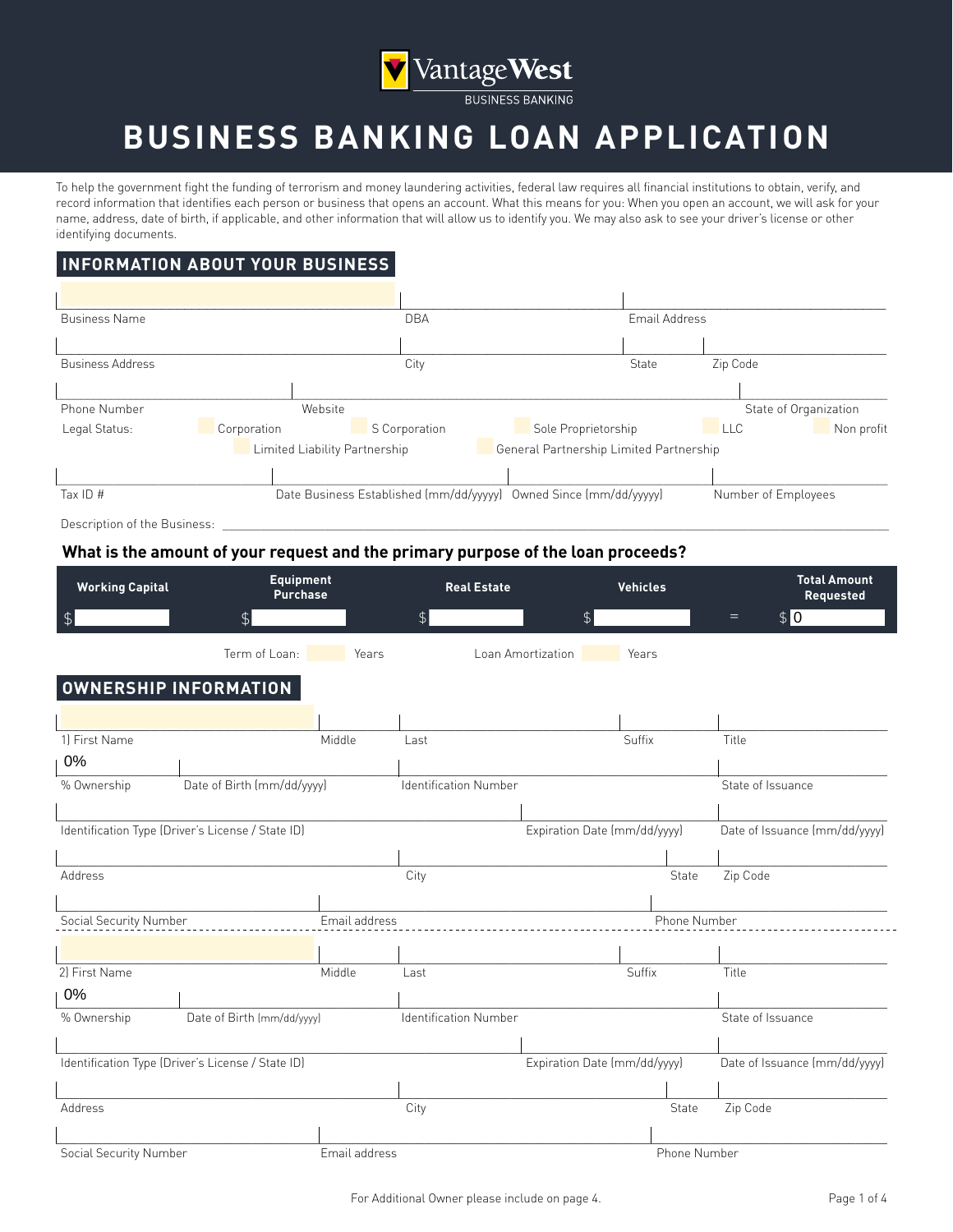| <b>IMPORTANT QUESTIONS</b> (If you answer yes to any of these questions, please provide an explanation on page 4.) |      |                |  |  |  |  |  |
|--------------------------------------------------------------------------------------------------------------------|------|----------------|--|--|--|--|--|
| Does your business have an Operating Agreement? If no, please provide an explanation.                              | Yes  | Nr             |  |  |  |  |  |
| Has the business or any principal/owner ever declared bankruptcy?                                                  | Yes  | No             |  |  |  |  |  |
| Is the business or any principal / owner a party to a lien or lawsuit?                                             | Yes. | Nα             |  |  |  |  |  |
| Are there any delinguent state or federal taxes owed by the business?                                              | Yes. | Nr             |  |  |  |  |  |
| Are you a money service business*?                                                                                 | Yes  | N <sub>c</sub> |  |  |  |  |  |
| Are you a United States citizen?                                                                                   | Yes  | N <sub>c</sub> |  |  |  |  |  |
| Are any business or personal assets held in trust?                                                                 | Yes  | Nα             |  |  |  |  |  |
| Have you ever been convicted of a felony?                                                                          | Yes  | Νo             |  |  |  |  |  |

the conduct Business (MSB) in conductions (MSB) includes persons or if your business is a Money transmitter or  $\mathsf{I}(\mathsf{S},\mathsf{P}$  as a Check casher;  $\alpha$  is a Check casher; is a Check casher; is a Check casher; Issuer, checks, money orders, or stored value; Currency dealer or exchanger; or if your business is a Money transmitter or U.S. Postal Service.<br>. \*A Money Service Business (MSB) includes persons or business entities that conduct transactions of greater than \$1,000 per day as a Check casher; Issuer, seller, or redeemer of travelers

### **If Borrower is an Individual or Sole proprietor, check one or of the boxes below.**

If Box B is checked below (showing intent to apply for a joint account), each co-applicant signs below and hereby affirms that they intend to apply for a joint credit

Check Appropriate Box

A. I am applying for an individual account in my own name and am relying on my own income or assets and not the income or assets of another person as the basis for repayment of the credit requested. If a Wisconsin or Arizona sole proprietor or individual, I am relying on my own income or assets and marital property.

B. I am applying for a joint account or an account that another person and I will use.

C. I am applying for an individual account, but am relying on income from alimony, child support, or separate maintenance or on the income or assets of another person as the basis for repayment of the credit requested.

You promise that everything you have stated in this application is correct to the best of your knowledge and that the above information is a complete listing of what you owe. If there are any important changes you will notify us in writing immediately. You authorize Vantage West Credit Union to obtain credit reports in connection with this application for credit and for any update, increase, renewal, extension or collection of the credit received. You understand that Vantage West Credit Union will rely on the information in this application and your credit report to make its decision. You agree that requested documentation that accompanies this application is complete and correct and that it's incorporated as part of this application. If you request,<br>Mother West Oralis Union will t Vantage West Credit Union will tell you the name and address of any credit bureau from which it received a credit report on you. It is a crime to willfully and deliberately provide incomplete or incorrect information in this application.

you have stated in this application is the above in the best of your complete and the best of your complete and the above in the above in the above in the above information is a complete listing of what you on the above in as appropriate from other third party information providers, and other means if applicable. Borrower further grants to Vantage West Credit Union the right to share this information with third parties as reasonable in the normal course of doing commercial lending including sharing this information with a third party for purposes of underwriting the loan. Borrower agrees to pay any lees thanged documentation that accompany this application and other requests whenever the application is part of the Indian it of the Credit Union will be complete as the Credit Union will be complete and the Credit U applying for is for a business purpose. By signing below, using your card, or accessing any loan proceeds, you understand that any of those actions will constitute acknowledgment of receipt and agreement to the terms of the credit agreement and disclosures. The person(s) signing the application is/are indeed authorized to act on behalf of the borrower. Borrower, co-applicant(s), and guarantor(s), as appropriate grants to Vantage West Credit Union the authority to use reasonable means to verify application information by requesting credit bureau reports, accessing information about borrower, co-applicant(s), and guarantor(s), any fees charged by Vantage West Credit Union for processing this application and other related expenses whether the application is approved or denied. You promise that the credit you are

| By: | Co-Applicant<br>Borrower<br>Guarantor | Date of Signature<br>[mm/dd/yyy]  | Suffix | Title |
|-----|---------------------------------------|-----------------------------------|--------|-------|
|     |                                       |                                   |        |       |
| By: | Borrower<br>Co-Applicant<br>Guarantor | Date of Signature<br>(mm/dm/yyyy) | Suffix | Title |
|     |                                       |                                   |        |       |
| By: | Borrower<br>Co-Applicant<br>Guarantor | Date of Signature<br>(mo/dd/yyyy) | Suffix | Title |
|     |                                       |                                   |        |       |
| By: | Co-Applicant<br>Borrower<br>Guarantor | Date of Signature<br>(mo/dd/yyyy) | Suffix | Title |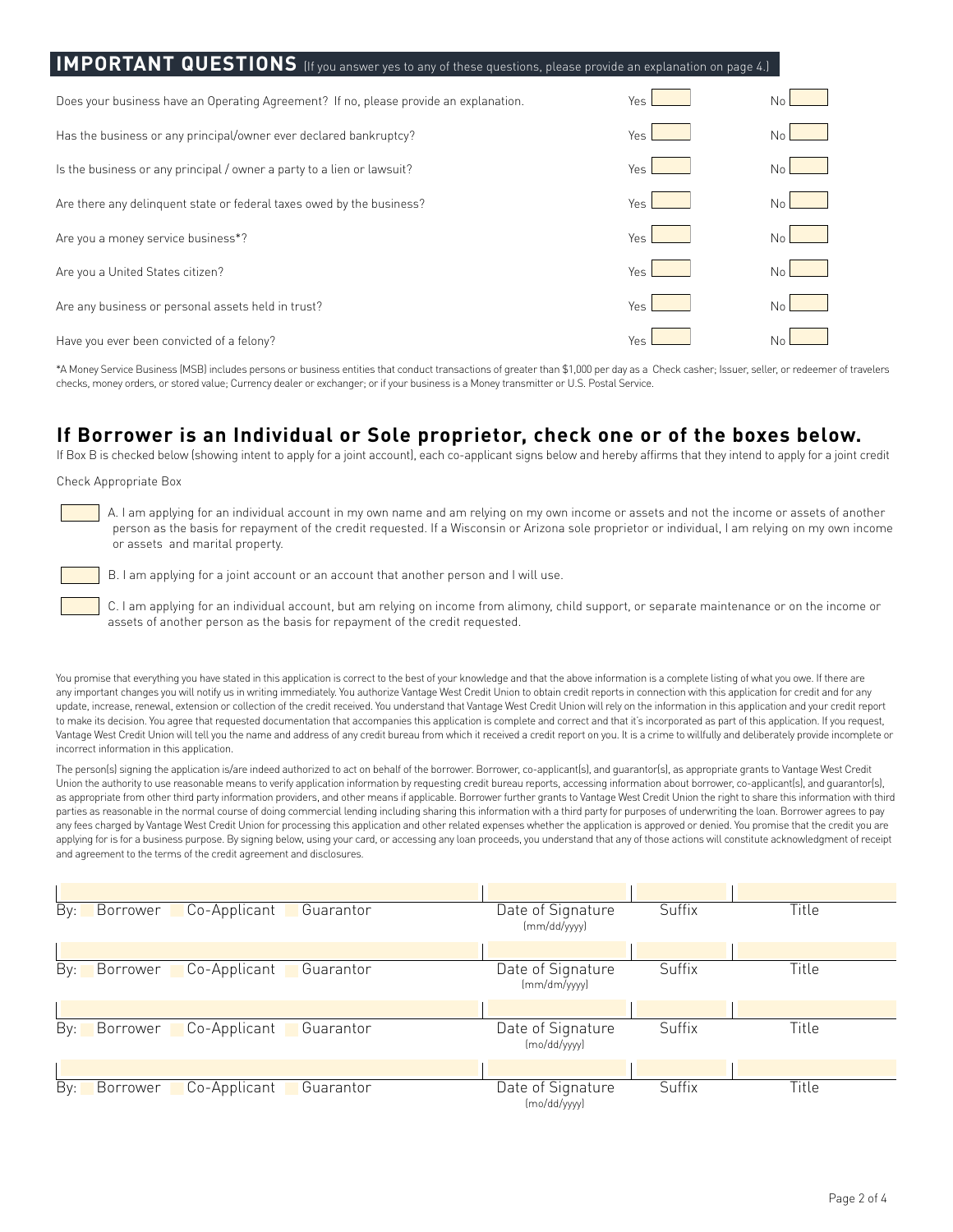### **COLLATERAL INFORMATION**

**Collateral securing the line of credit or term loan** – Please describe the collateral in which you will grant Vantage West Credit Union a security interest.

All business assets (includes accounts receivable, inventory assets and equipment assets), including but not limited to:

| Net accounts receivable (excluding 91+days<br>and receivables due from a related company) | Date<br>$\text{Im}$ m/dd/<br>yyyyJ | Net Equipment Assets | Date<br>$\text{Im} \text{m}/\text{dd}/\text{m}$<br>yyyyJ | Net Inventory Assets | Date<br>$\text{Im} \text{m}/\text{dd}/\text{m}$<br>yyyyJ |
|-------------------------------------------------------------------------------------------|------------------------------------|----------------------|----------------------------------------------------------|----------------------|----------------------------------------------------------|
|                                                                                           |                                    |                      |                                                          |                      |                                                          |

### **Real Estate**

Commercial Property Commercial Residential property (i.e. multi-family property)

| Purchase Date Purchase | Price | Outstanding    | Monthly | Taxes and | Association | Estimate Current |
|------------------------|-------|----------------|---------|-----------|-------------|------------------|
| [mm/dd/ww)             |       | <b>Balance</b> | Payment | Insurance | Fees        | <b>Value</b>     |
|                        |       |                |         |           |             |                  |

| Address                      | City                   | State | Zip <sup>1</sup> | Real Estate Pin |
|------------------------------|------------------------|-------|------------------|-----------------|
|                              |                        |       |                  |                 |
| In whose name is title held? | Estimate Current Value |       |                  |                 |
|                              |                        |       |                  |                 |

### **Vantage West CU certificates of deposit and savings account**

| Name of Registered Owner | Value | Date (mm/dd/yyyy) | Vantage West Account # |  |
|--------------------------|-------|-------------------|------------------------|--|
|                          |       |                   |                        |  |

### **Other collateral options:**

Vehicle (please provide copy of invoice if applicable):

| Year | Make | Model | Purchase Price | Title Holder's Name | New | Used                             |
|------|------|-------|----------------|---------------------|-----|----------------------------------|
|      |      |       |                |                     |     | $\Box$ Purchase $\Box$ Refinance |

Equipment (please provide copy of invoice if applicable):

| Year | Make <sup>1</sup> | Model | <b>Purchase Price</b> | Title Holder's Name | <b>JNew</b> | Used                             |
|------|-------------------|-------|-----------------------|---------------------|-------------|----------------------------------|
|      |                   |       |                       |                     |             | $\Box$ Purchase $\Box$ Refinance |

| Year | Make | Model | Purchase Price Title Holder's Name | <b>New</b> | $\Box$ Used                      |
|------|------|-------|------------------------------------|------------|----------------------------------|
|      |      |       |                                    |            | $\Box$ Purchase $\Box$ Refinance |